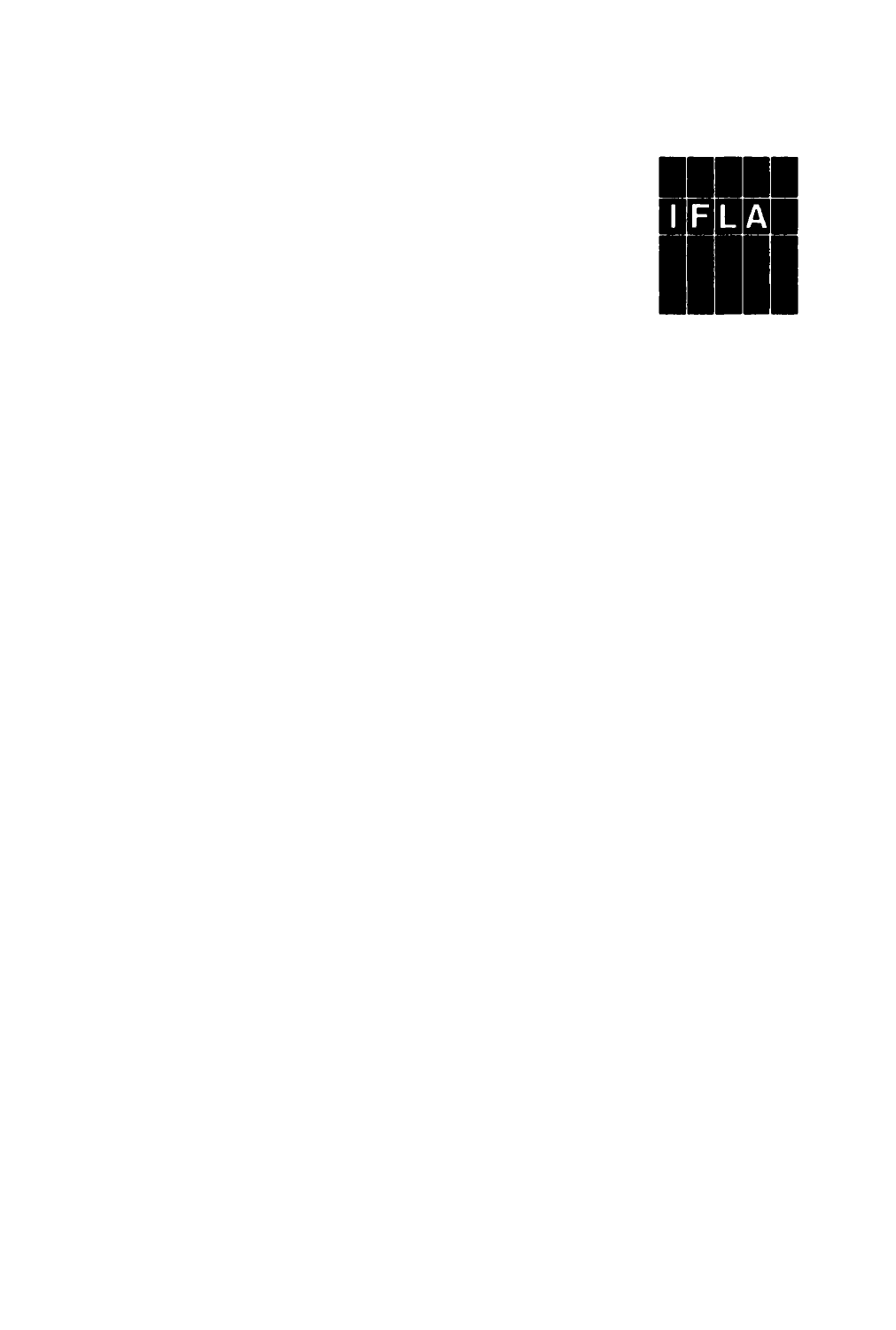International Federation of Library Associations and Institutions Fédération Internationale des Associations de Bibliothécaires et des Bibliothèques Internationaler Verband der bibliothekarischen Vereine und Institutionen Международная Федерация Библиотечных Ассоциаций и Учреждений Federación Internacional de Asociaciones de Bibliotecarios y Bibliotecas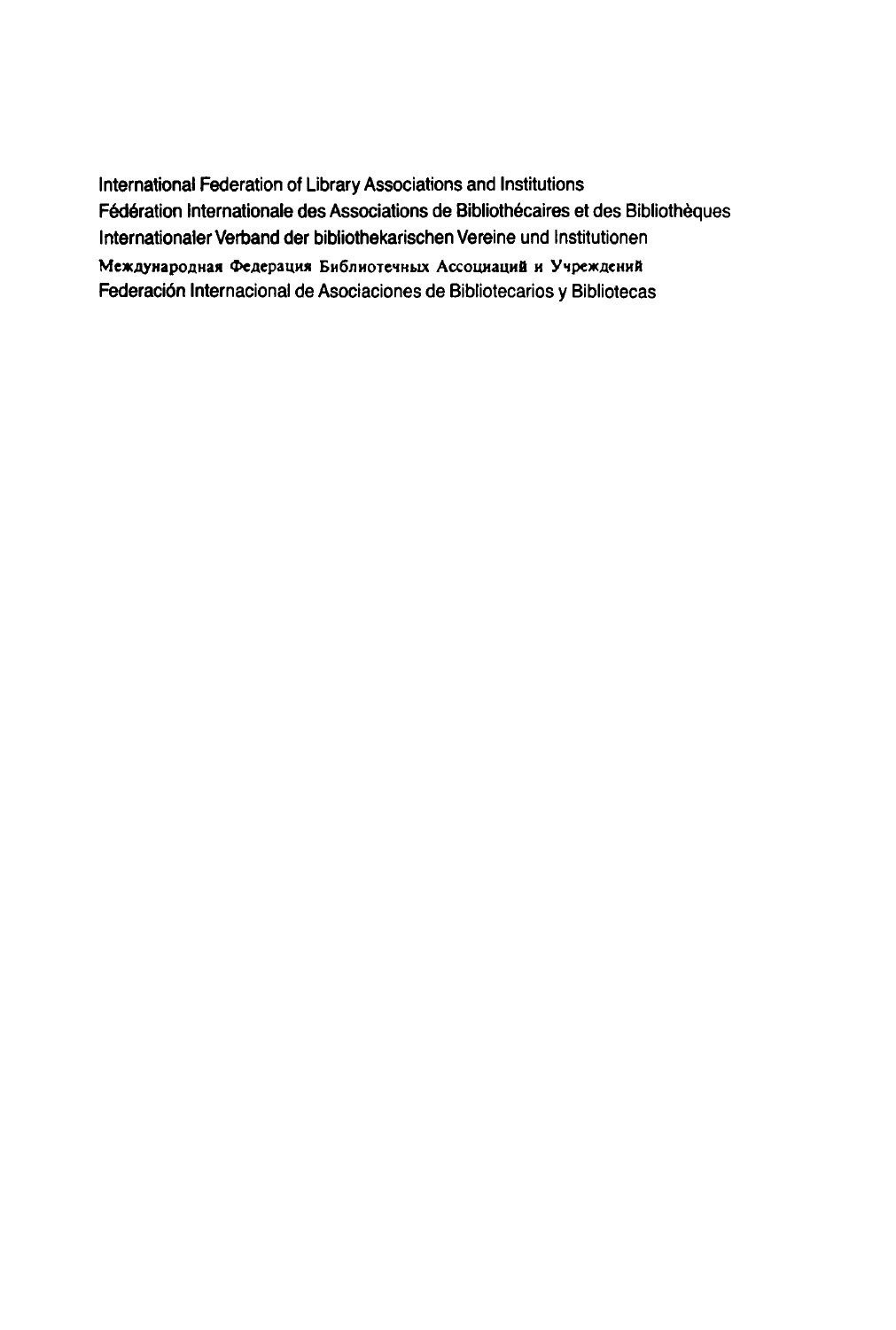**IFLA Publications 98** 

# **Delivering Lifelong Continuing Professional Education Across Space and Time**

The Fourth World Conference on Continuing Professional Education for the Library and Information Science Professions

Edited by Blanche Woolls and Brooke E. Sheldon

K G - Saur München 2001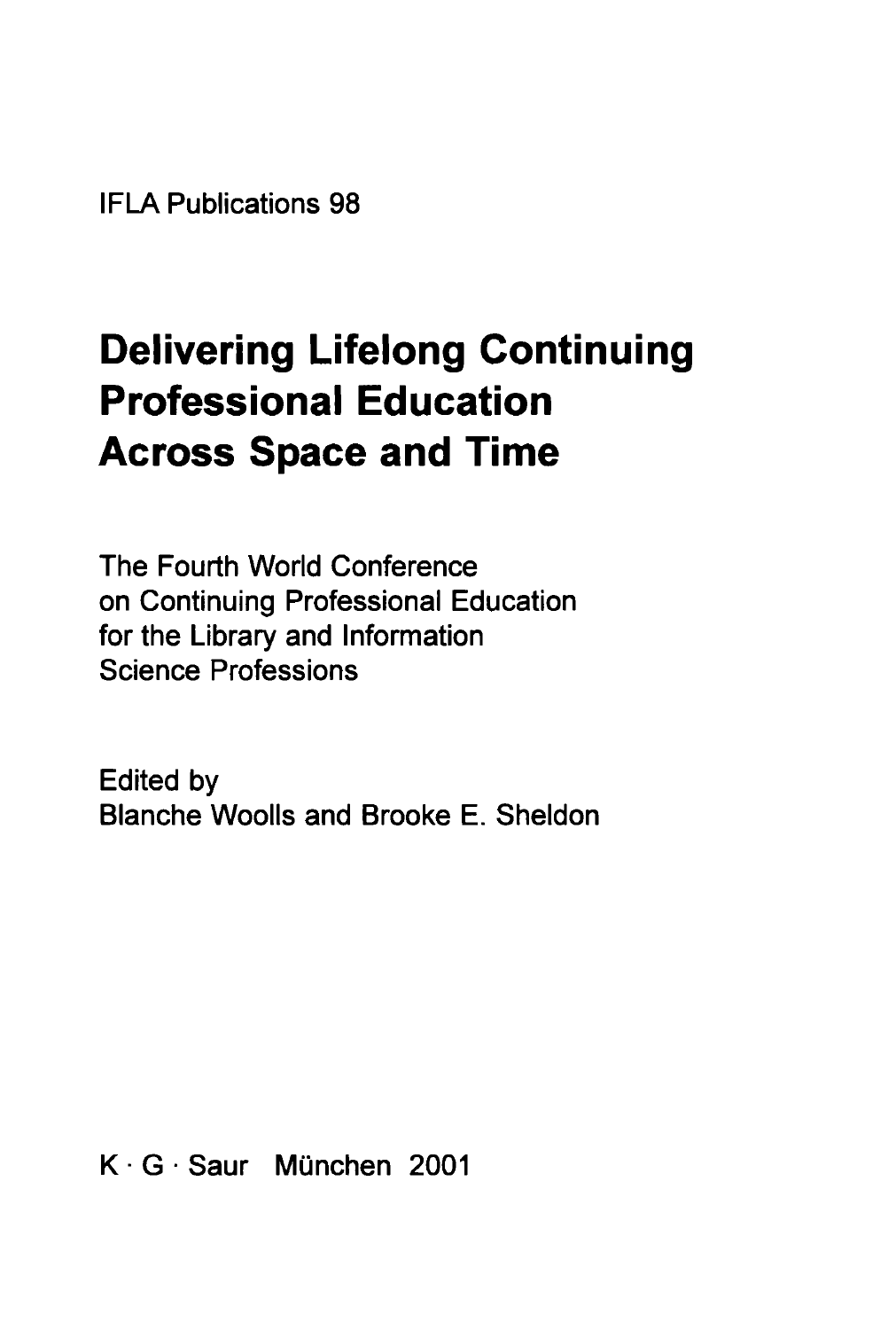#### **IFLA Publications edited by Carol Henry**

Recommended catalogue entry:

**Delivering lifelong continuing professional education across space and time /**  The Fourth World Conference on Continuing Professional Education for the Library and Information Science Professions. Ed. by Blanche Woolls and Brooke E. Sheldon. [International Federation of Library Associations and Institutions], - München : Saur, 2001, XII, 283 p. 21 cm (IFLA publications ; 98) ISBN 3-598-21828-1

Die Deutsche Bibliothek - CIP-Einheitsaufnahme

**Delivering lifelong continuing professional education across space and time /**  The Fourth World Conference on Continuing Professional Education for the Library and Information Science Professions. Ed. by Blanche Woolls and Brooke E. Sheldon. [International Federation of Library Associations and Institutions]. - München : Saur, 2001 (IFLA publications ; 98) ISBN 3-598-21828-1

(∞)

Printed on acid-free paper The paper used in this publication meets the minimum requirements of American National Standard for Information Sciences - Permanence of Paper for Printed Library Materials, ANSI Z39.48.1984.

© 2001 by International Federation of Library Associations and Institutions, The Hague, The Netherlands Alle Rechte vorbehalten / All Rights Strictly Reserved K. G Saur Verlag GmbH München 2001 Printed in the Federal Republic of Germany

All rights reserved. No part of this publication may be reproduced, stored in a retrieval system of any nature, or transmitted, in any form or by any means, electronic, mechanical, photocopying, recording or otherwise, without the prior written permission of the publisher.

Printed / Bound by Strauss Offsetdruck, Mörlenbach

ISBN 3-598-21828-1 ISSN 0344-6891 (IFLA Publications)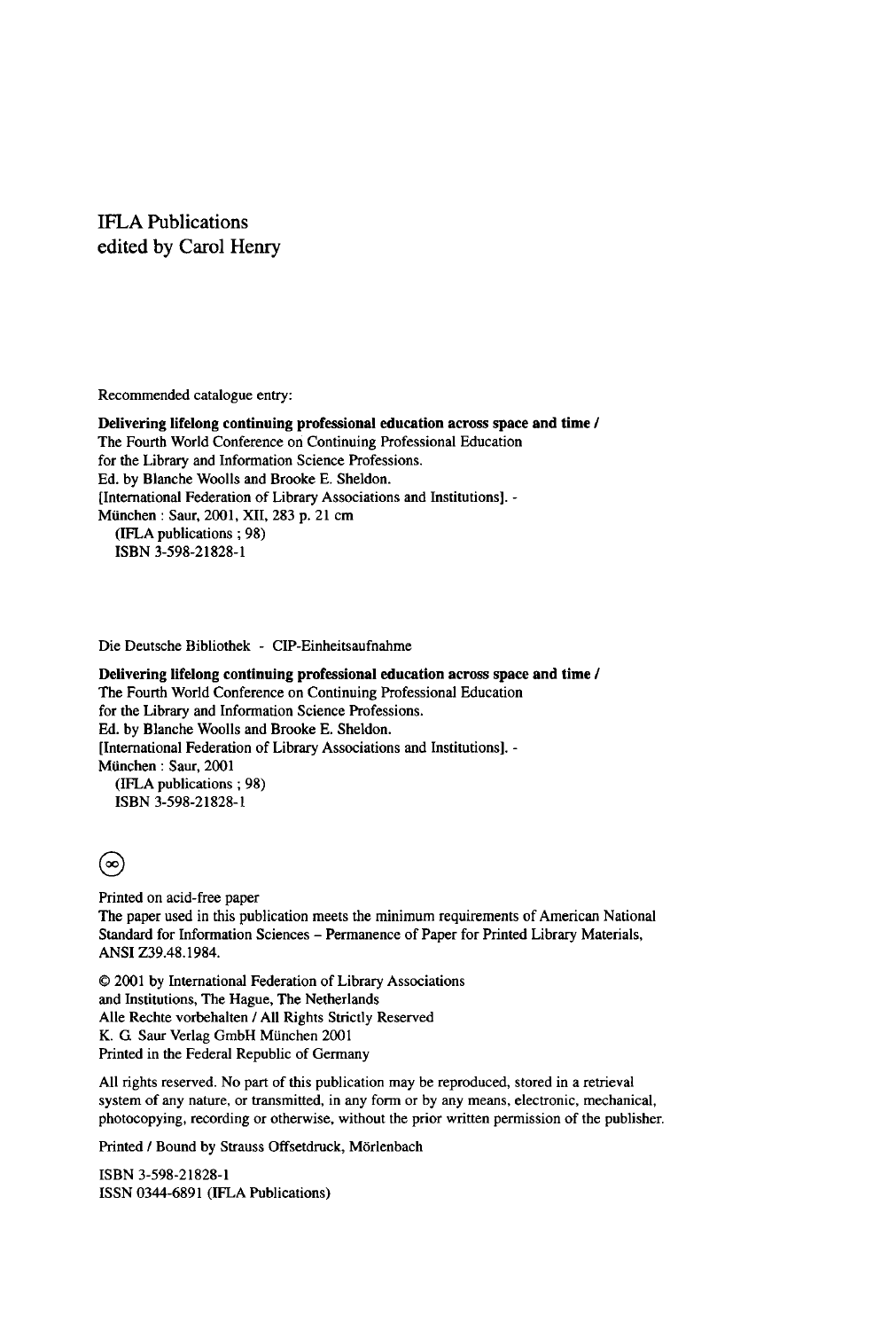# **TABLE OF CONTENTS**

# WEDNESDAY, August 15,2001

### INAUGURATION OF CONFERENCE

| Welcome:                                                                                              |
|-------------------------------------------------------------------------------------------------------|
|                                                                                                       |
|                                                                                                       |
| <b>CREATING THE DELIVERY MECHANISMS: EFFECTS OF NEW TECHNOLOGIES</b>                                  |
| <b>FIRST PLENARY SESSION:</b>                                                                         |
| <b>Keynote Address:</b>                                                                               |
| Continuing Professional Education: Towards Evidence-Based Practice 1<br>Dr. Ken Haycock               |
| <b>Concurrent Sessions:</b>                                                                           |
| North American Models of Internet-Delivered Continuing Professional Education:<br>Jana Varlejs        |
| Building a Plan to Deliver Lifelong Continuing Professional Education Across<br><b>Blanche Woolls</b> |
| Delivering Continuing Professional Library Education in Africa:<br>Lesley Moyo                        |
| Continuing Library and Information Science Professional Education Through the<br>Uma Kanjilal         |
| Group Mentoring for Librarianship Graduates: A Report on Outcomes41<br>Ann Ritchie and Paul Genoni    |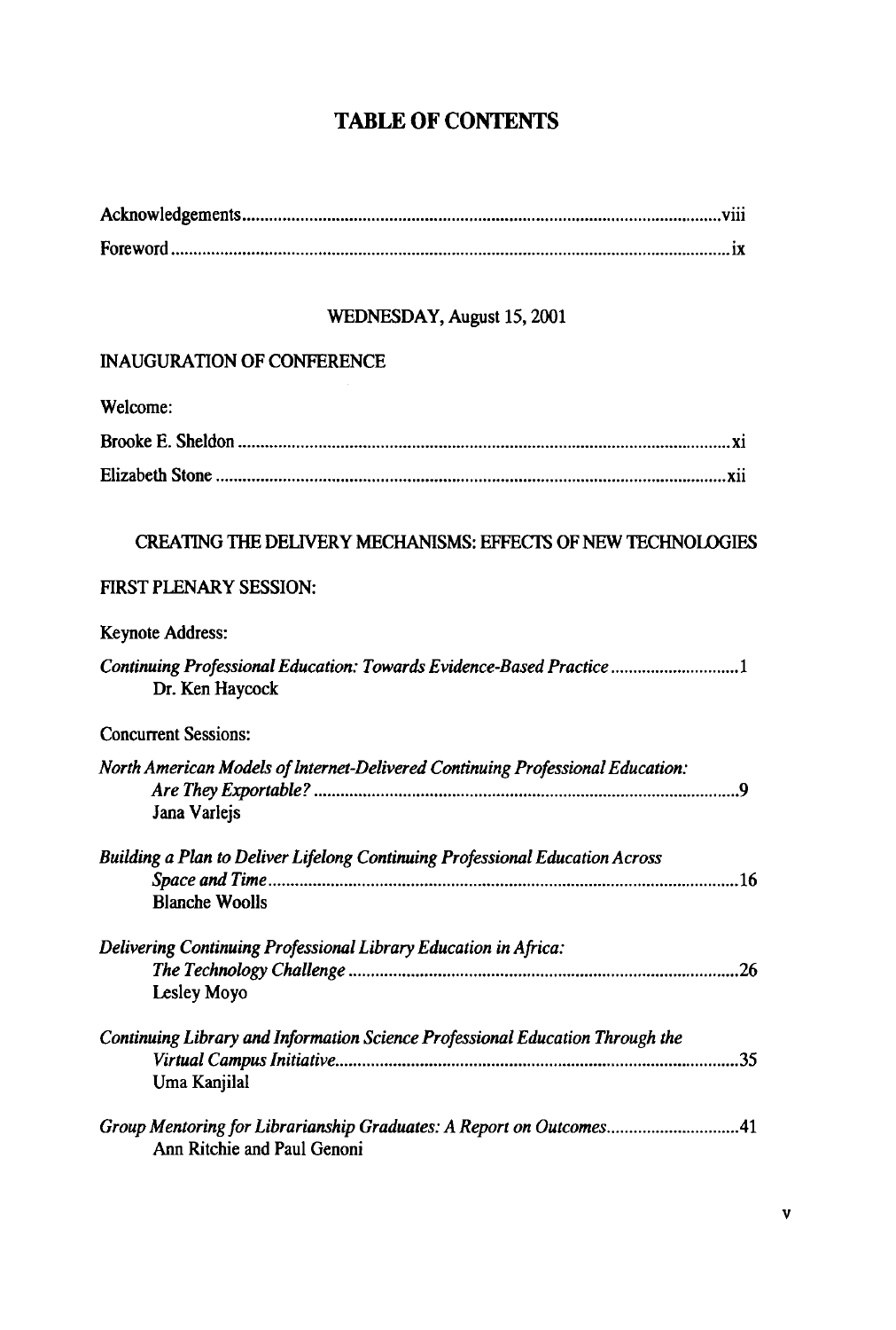| Acquisition of Skills in Emerging Technologies through Continuing Professional<br>Oluremi Jegede                                                                           |
|----------------------------------------------------------------------------------------------------------------------------------------------------------------------------|
| A Proposed Model to Meet the Continuing Professional Educational Needs of<br><b>Fransie Terblanche</b>                                                                     |
| Self-Learning Platform: The Infodoc Courseware on CD-ROM and the<br>Augusta Maria Paci                                                                                     |
| Learning and Instruction in a Learning Society: Contribution of Information<br>Technology to Innovation in Library and Information Science Education 76<br>Sirje Virkus    |
| The IASL Web Site in Lifelong Informal Continuing Professional Education of<br>Anne Clyde                                                                                  |
| Distance Education in Lifelong Learning for Library and Information Science<br>Professionals in the Perspective of Information Society Needs in Poland91<br>Maria Kocojowa |
| THURSDAY, August 16, 2001                                                                                                                                                  |
| ENGAGING STAFF IN LIFELONG EDUCATION OVER SPACE AND TIME                                                                                                                   |
| <b>SECOND PLENARY SESSION:</b>                                                                                                                                             |

| <b>Concurrent Sessions:</b>                                                      |  |
|----------------------------------------------------------------------------------|--|
| Development of Library and Information Science Continuing Professional Education |  |
|                                                                                  |  |
| Mihaly Palvolgyi and Edit Csapo                                                  |  |

| Assessment of Continuing Professional Education Needs and Preferences of |  |
|--------------------------------------------------------------------------|--|
|                                                                          |  |
| Gabriella Dotan                                                          |  |

*Flexible Staff: Implications for the Drive for Flexibility on the Changing Skills and Attributes in Higher Education Librarians Developing Hybrid Library Services 123*  Graham Walton and Catherine Edwards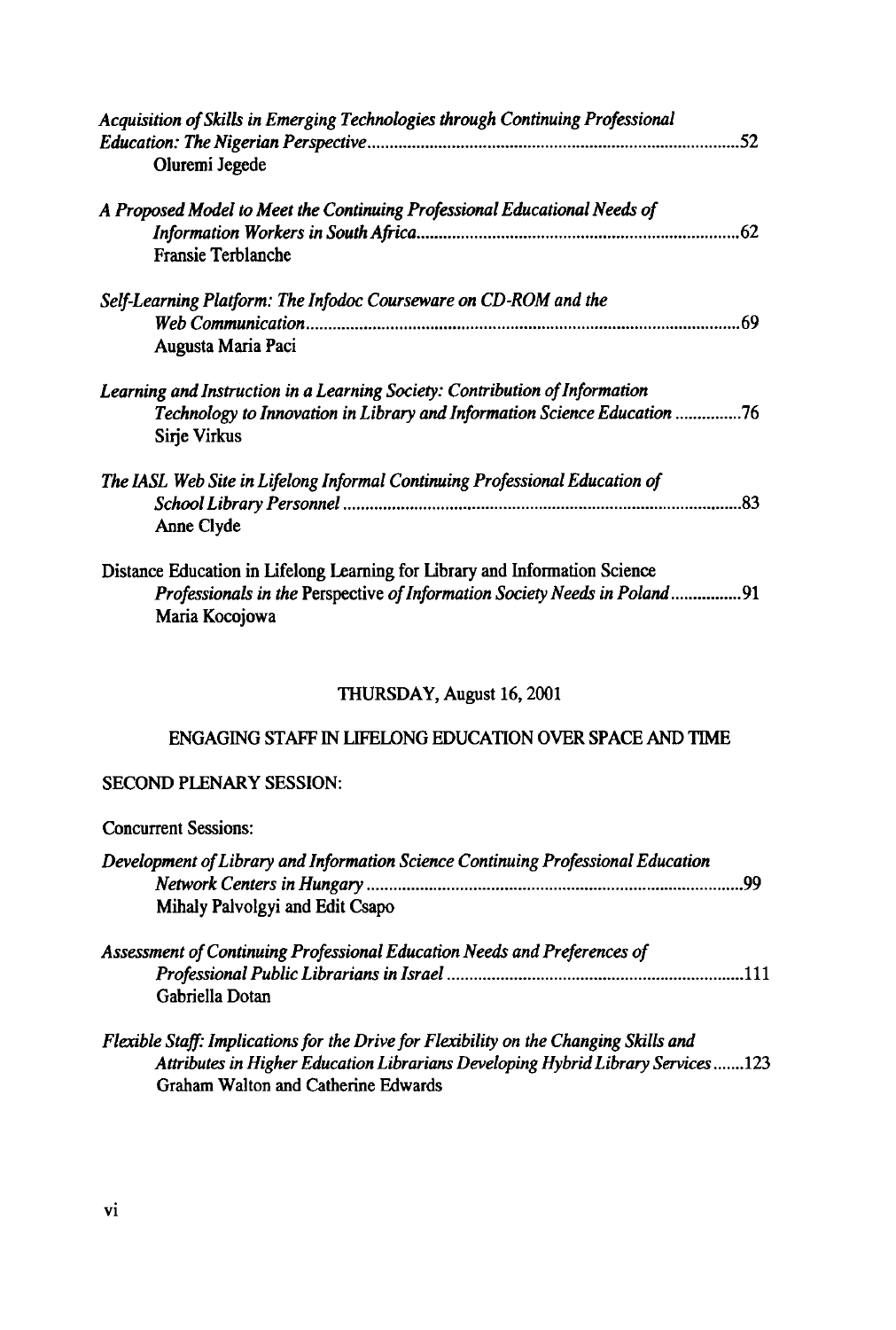| Preparing Librarians to Solve Problems Faced by International Students in<br><b>Jebreel Arishee</b>                                                                 |
|---------------------------------------------------------------------------------------------------------------------------------------------------------------------|
| Library and Information Science Professionals in the Networked Learning Environment142<br><b>Irene Wormell</b>                                                      |
| Meeting the Needs of Information Professionals for Lifelong Learning:<br>Angela Bridgland                                                                           |
| How Graduate Library and Information Science Professionals Cope with<br>Constant Need for Updating their Knowledge and Skills: A Croatian Case164<br>Tatjana Aparac |
| Predicting and Defining Lifelong Learning Needs for Continuing<br>Barbara Immroth                                                                                   |
| The Role of Academic Institutions in the Continuing Professional Education of<br><b>Snunith Shoham</b>                                                              |
| Narumol Ruksasuk                                                                                                                                                    |
| The Continuing Qualification of Librarians in Bulgaria: Policy and Ideas:<br>The Creation of a Center for Continuing Professional Education200<br>Tatyana Yanikieva |
| Information Technology Training Needs Assessment in Developing Countries:<br>.207<br>Dianne Rusch-Feja                                                              |

# FRIDAY, August 17,2001

# WHERE DO WE GO FROM HERE?

#### THIRD PLENARY SESSION:

Concurrent Sessions:

| New Structures of Continuing Professional Education for Information Professionals in |  |
|--------------------------------------------------------------------------------------|--|
|                                                                                      |  |
| Mohamed Benielloun                                                                   |  |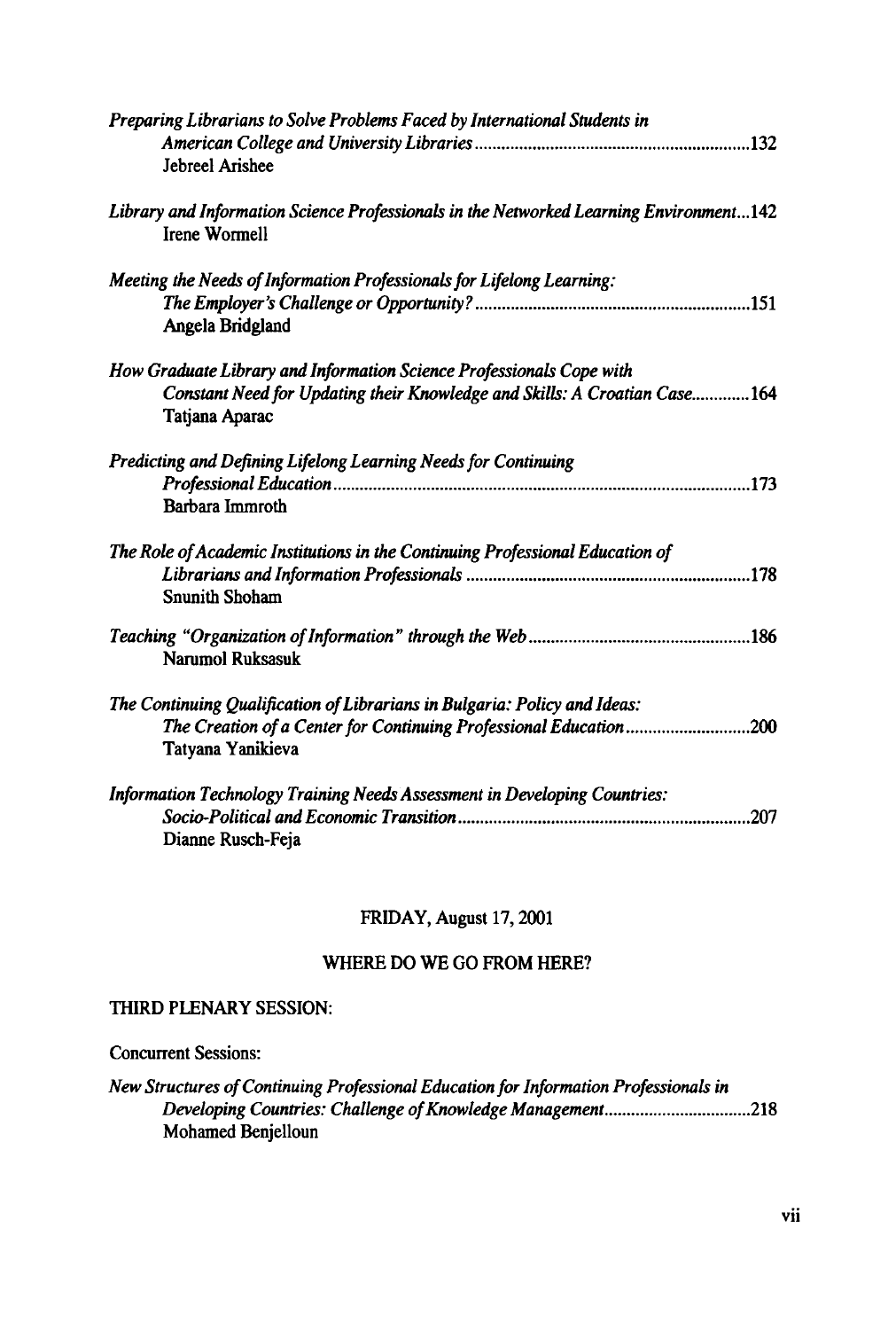| Fit to Practice? The Need for the Certification of Professional Knowledge and                         | .224 |
|-------------------------------------------------------------------------------------------------------|------|
| Patricia Layzell Ward                                                                                 |      |
| Janus in South Africa: Building for the Future While Keeping an Eye on the Past230<br>Clare M. Walker |      |
| Appendix A                                                                                            |      |
| Malcolm S. Knowles                                                                                    | 242  |
| Appendix B                                                                                            |      |
| Alan B. Knox                                                                                          | .248 |
| Appendix C                                                                                            |      |
| Greening Of Librarianship: Charting A New Course for Continuing<br>Library Education.                 | .253 |
| Duncan Smith                                                                                          |      |
| Appendix D                                                                                            |      |
| Training The Trainer: A Perspective From TheAla/Clene-Rt 266<br>Darlene B. Weingand                   |      |
| Appendix E                                                                                            |      |
| Planning An International Continuing Professional Education Event:                                    |      |
| <b>Blanche Woolls</b>                                                                                 | 273  |

## **ACKNOWLEDGEMENTS**

Recognition for this conference is due to Carol Henry at IFLA who, from the beginning, was our good friend and advisor. We are especially indebted to Dan Jones of NewsBank who allowed us to use his conference facility and to Barbara Westine of NewsBank who coordinated the local arrangements. We are deeply appreciative of the continued support of D.G. Saur Berlag, publisher of the conference proceedings. A special thank you is due to Joan Keith, San Jose State University, who corrected and formatted the conference papers before their final submission to the publisher.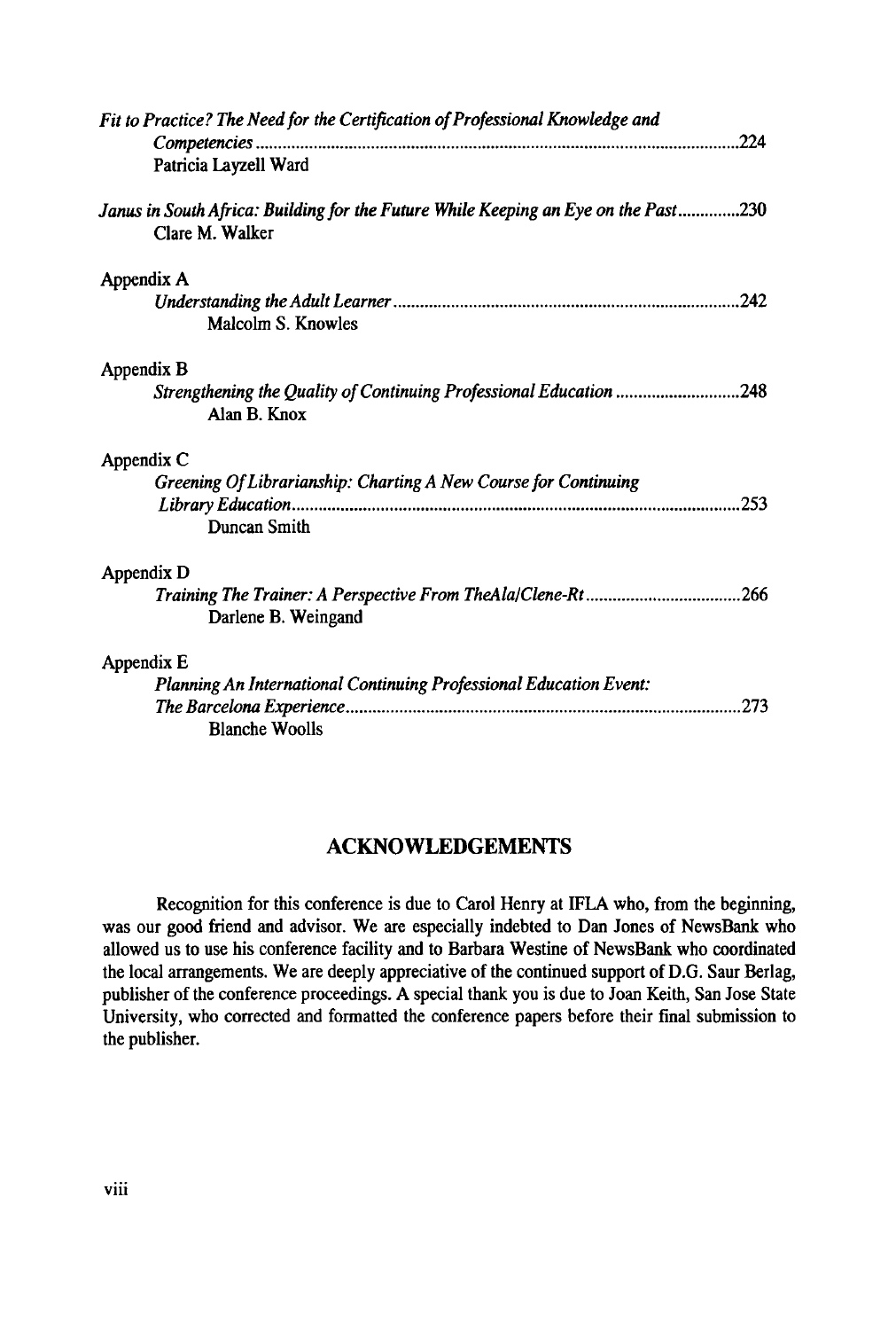#### **FOREWORD**

This Fourth World Conference on Continuing Professional Education for the Library and Information Professions was scheduled for this year and place because the site, within Eastern U.S.A., made it possible for the founder of CPERT, Dr. Elizabeth Stone, to attend. Letters were sent to all preceding CPERT world conference paper writers asking them to participate. Additional calls for papers were made at the CPERT conferences in The Netherlands, Thailand, and Israel and on the IFLA web site.

The theme selected for this pre-conference, "Delivering Lifelong Continuing Professional Education Across Space and Time" matched the IFLA subtheme: Delivering Lifelong Learning Across Space and Time. The papers selected for this pre-conference were placed into three daily sessions under the headings:

- Creating the Delivery Mechanisms: Effects of New Technologies
- Engaging Staff in Lifelong Education over Space and Time
- Where Do We Go from Here?

Brooke E. Sheldon and Elizabeth Stone welcomed attendees to the NewsBank facility in Chester, Vermont, site of the pre-conference. The first day's session included the keynote by Ken Haycock who presented the results of two Congresses that gathered members of many library associations in the U.S. to discuss competencies for information professionals. Jana Varlejs discussed the models from North American practice and asked if they were exportable. Blanche Woolls made a plea to have providers create distance education experiences using appropriate instructional design. Lesley Moyo brought her experiences in delivering CPE in Africa, while Uma Kanjilal described the Virtual Congress Initiative in India. Anne Ritchie and Paul Genoni offered their research on group mentoring for graduates, and Oluremi Jegede outlined the needs for CPE in Nigeria. Fransie Terblanche described a model for meeting the needs of information workers in South Africa; Augusta Maria Paci explained the National Research Council's self-learning platform, INFODOC courseware on CD-ROM with Web Communication. Sirje Virkus cited the contributions of Instructional Technology in innovating education. Anne Clyde demonstrated the use of a website as a lifelong continuing professional education experience and Maria Kocojowa described the status of distance education in Poland and the needs for further assistance.

The second day began with a panel presentation by Mihaly Palvolgyi and Edit Csapo on the developing of library and information science network centers in Hungary and Gabriella Dotan reported her research on the assessment of the needs and preferences of public librarians in Israel. Graham Walton and Catherine Edwards discussed the implications for encouraging flexibility and changing skills and the problems that occurred when flexibility was implemented. Ken Eustace, James Henri, and Joseph Meloche explained their method of getting students so involved in the education process that they became responsible for their learning. Jabreel Arishee outlined the needs for continuing professional education for academic librarians if they were going to be of assistance to their international students. Irene Wormell described her experiences in a networked learning environment in South Africa.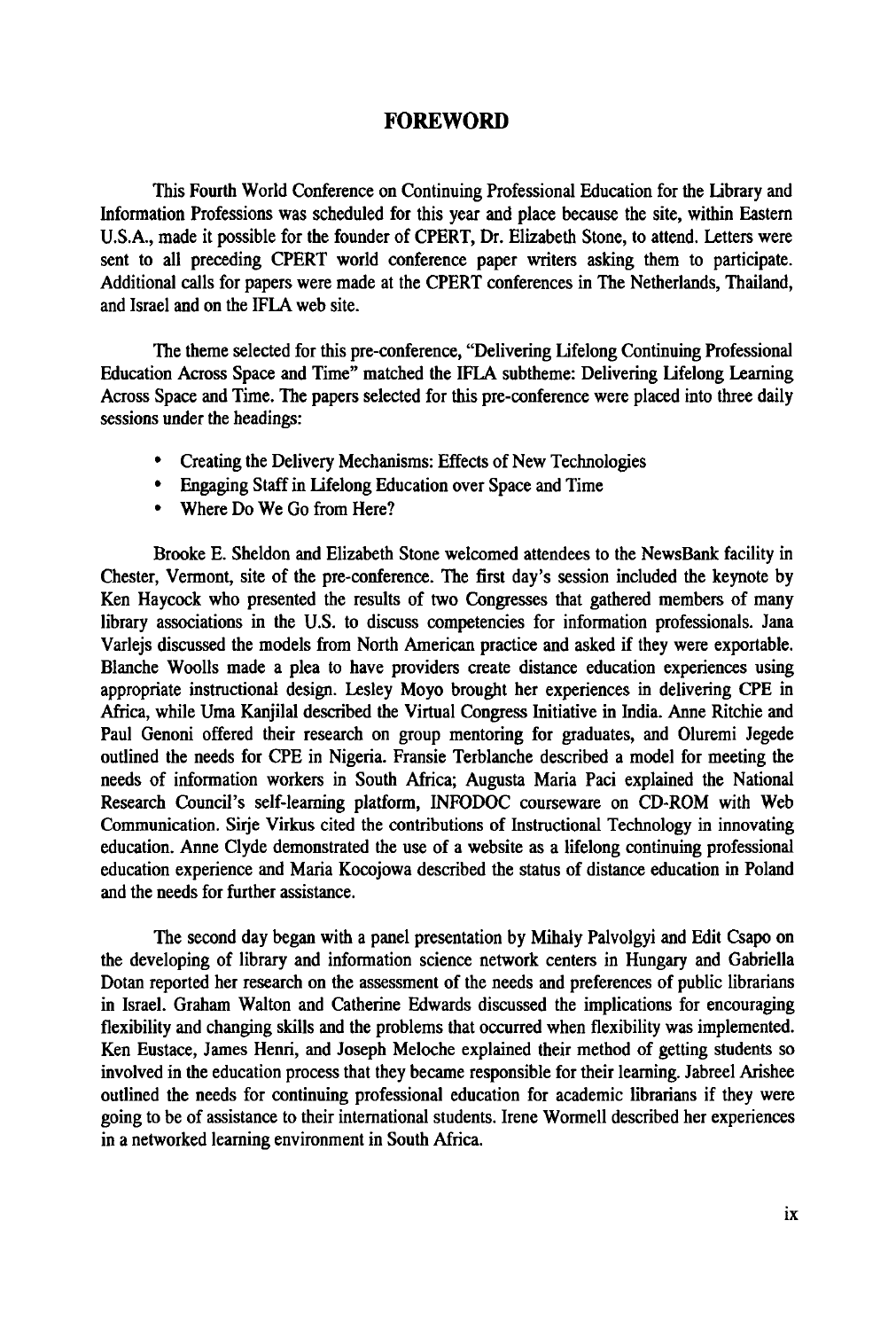Angela Bridgland outlined several models for meeting the needs of information professionals. Tatjana Aparac, Radovan Vrana, Boris Badurina, and Martina Dragija point out how library and information professionals continue their lifelong education in Croatia, and Barbara Immroth described how to conduct a needs assessment. Snunith Shoham outlined the role of academic institutions in creating delivery mechanisms, and Narumol Ruksasuk reported her research on the success of teaching an organization of information course through distance transmission. Tatyana Yanikieva suggested a role for the Library Association in creating a new CPE center, and Dianne Rusch-Feja presented the findings from her research on the information technology training needs in nations around the globe with and without technology.

The third day began with Patricia Layzell Ward's plea for a certification process for library and information professionals who engage in distance education experiences. Mohammed Benjoullen's plan for CPERT and others to help in the development of distance education for developing nations and Clare M. Walker's report on CPE opportunities to improve professional practice in South Africa completed the formal paper presentations.

From the perspective of those who were present at the first world conference, the overwhelming theme that dominates most of these papers is one of progress, and increased confidence, about the future of continuing professional education. Undoubtedly the emergence of new technologies has helped to create this spirit optimism. We hear from educators in several countries that were not represented at the earlier conferences. This bodes well to the future development of CPE in the information professions.

The Appendixes represent papers chosen by a CPERT panel from the three previous publications from the pre-conferences in Palos Hills, Illinois, USA; Barcelona, Spain; and Copenhagen, Denmark as examples of timeless information that is the base of our progress to this point and sets the stage for the Fourth World Conference. We feel that these and our new papers truly reflect the solid beginnings set in place by Dr. Stone in Palos Hills. We must thank Dan Jones, President of NewsBank for providing the conference venue and K.G. Saur for again publishing the proceedings. Finally, we wish the conveners of the Fifth World Conference to be held in Scotland in 2002, much success.

> Blanche Woolls and Brooke E. Sheldon August, 2001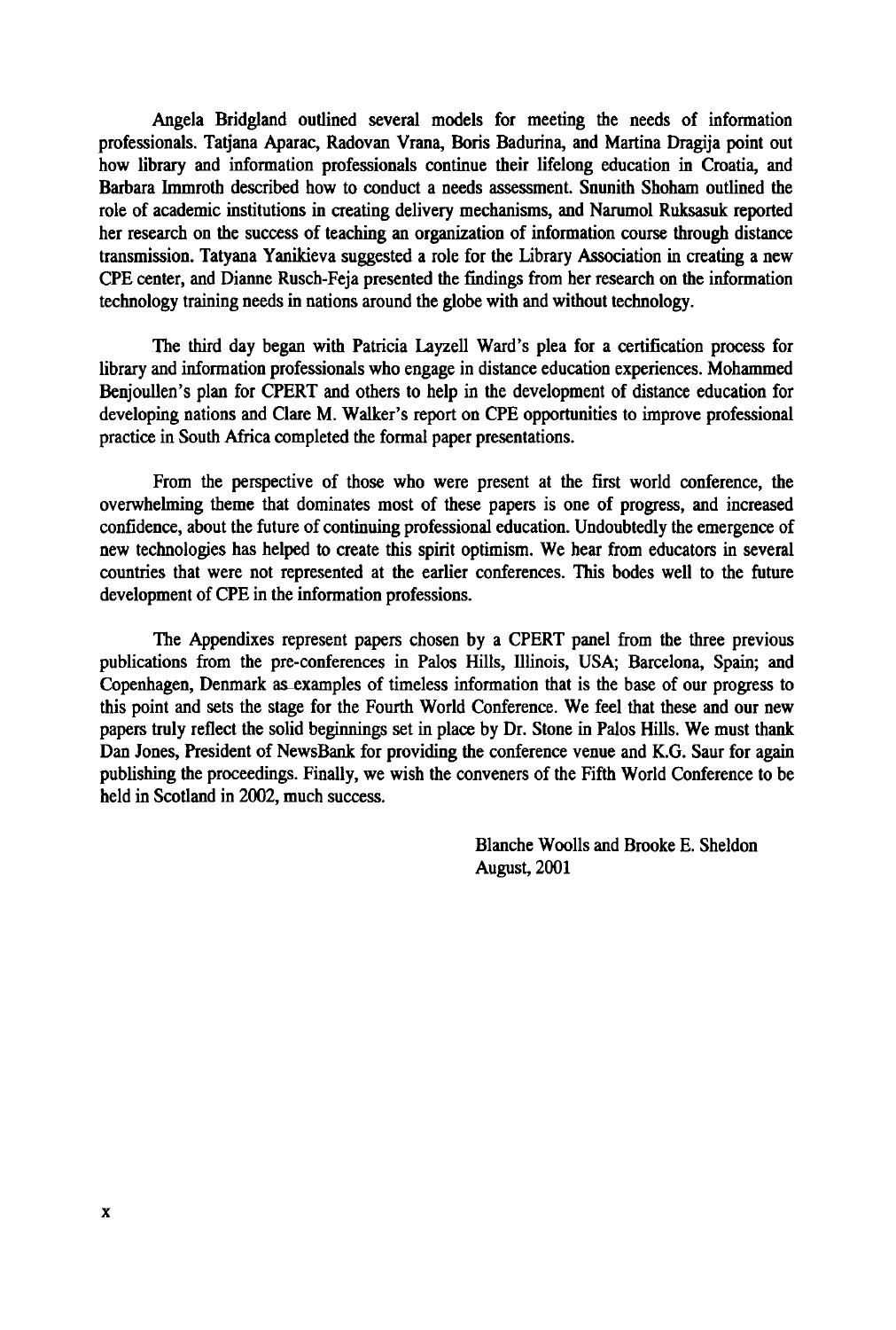# **INAGURATION OF CONFERENCE**

#### *Welcome by Brooke E. Sheldon...*

More than a decade ago at the First World Conference on Continuing Education held in Palos Hills, Illinois prior to the 1985 IFLA Conference in Chicago, the idea of being able to provide continuing education via a practicing librarian's laptop was little more than a gleam in Elizabeth Stone's eye. While it is certainly true today that a very small percentage of the world's citizenry have access to laptops, it is indisputably true that in 2001 more than 400 million people worldwide will regularly use the internet's 4 billion web pages and spend half a trillion dollars on goods and services in the process. Yet as Bill Gates noted in The Economist's publication *"The World in 2001 "* (London, 2000) we are still in the horse and buggy stages. He reminds us that the bigger advances in digital technology are still to come.

As we contemplate the growing prosperity of the developing countries (the 2.3 billion people of China and India are expected to double their economies every ten years), amid all of this positive change, Elizabeth Stone is quite accurate in saying that we must not lose the basic principles of adult education that we learned from Malcolm Knowles at Palos Hill, and from other pioneers in adult continuing education.

Knowles and his colleagues taught us well about the nature of the adult learner. Perhaps the most important principle that we must not neglect is the basic need of adult learners for high quality interaction and discourse with the "instructor" and with other students in the class. The old models of "me teacher, you student" will not work in the internet age either, and we must find ways to make distance continuing education a collaborative experience. The technology will help us but it cannot dictate the nature of the methods used. It will take great creativity, and endless experimentation to develop new modes of teaching using high touch as well as high tech. We must not be reactive in this process and simply learn to use new tools developed by others, but rather take leadership roles in making the educational experiences we create more interactive.

In 1985, it seemed a brave new effort to create the Continuing Professional Educational Roundtable in IFLA. The challenge today is to bring new blood into our membership, and to move forward (the technology should help) in creating the collaborative networks we only dreamed about at Palos Hills.

Brooke E. Sheldon University of Arizona February, 2001